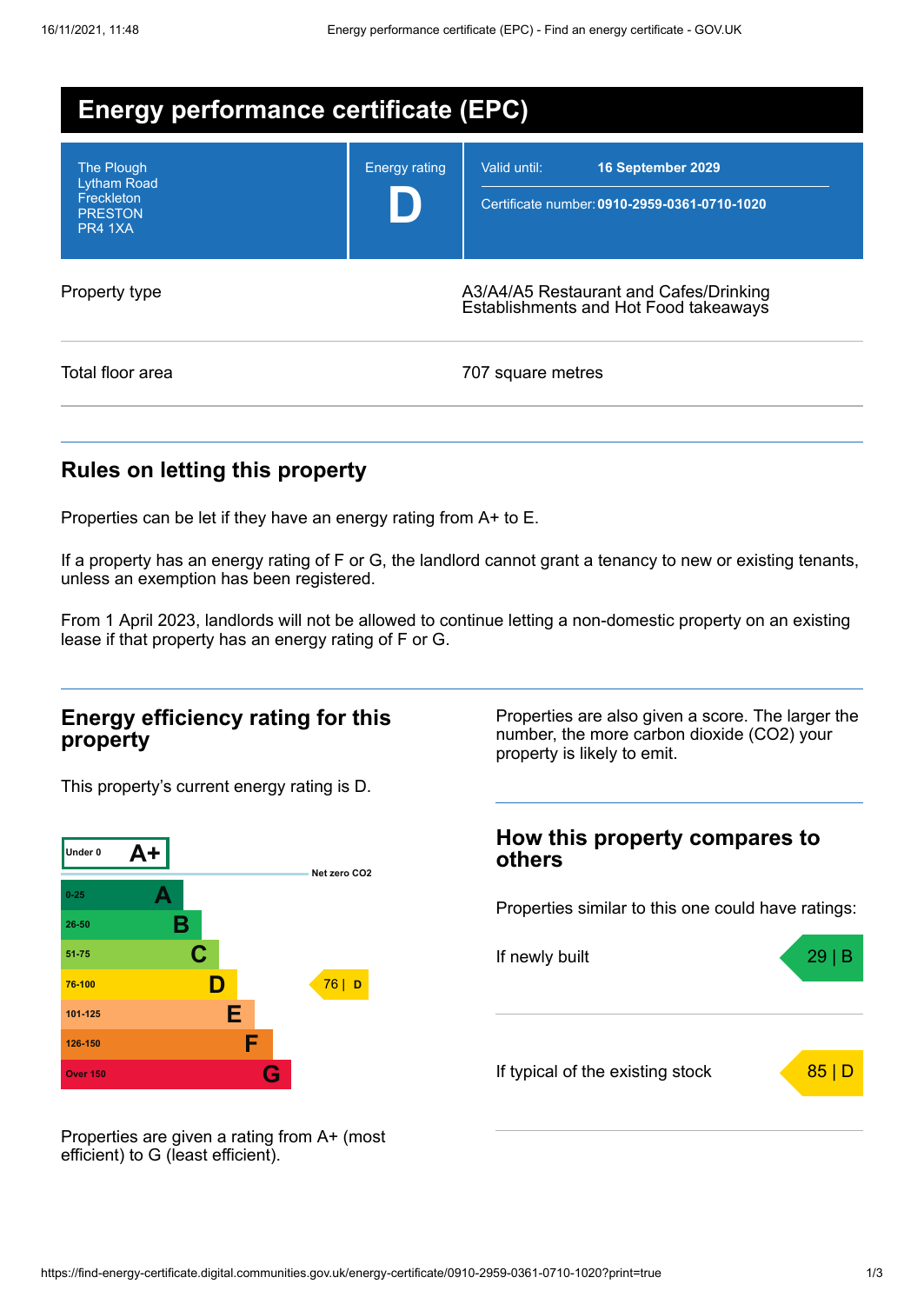# **Breakdown of this property's energy performance**

| Main heating fuel                          | <b>Natural Gas</b>                     |
|--------------------------------------------|----------------------------------------|
| <b>Building environment</b>                | <b>Heating and Natural Ventilation</b> |
| Assessment level                           | 3                                      |
| Building emission rate (kgCO2/m2 per year) | 118.64                                 |
| Primary energy use (kWh/m2 per year)       | 693                                    |
|                                            |                                        |

# **Recommendation report**

Guidance on improving the energy performance of this property can be found in the recommendation report [\(/energy-certificate/9202-4011-0516-0100-7991\)](https://find-energy-certificate.digital.communities.gov.uk/energy-certificate/9202-4011-0516-0100-7991).